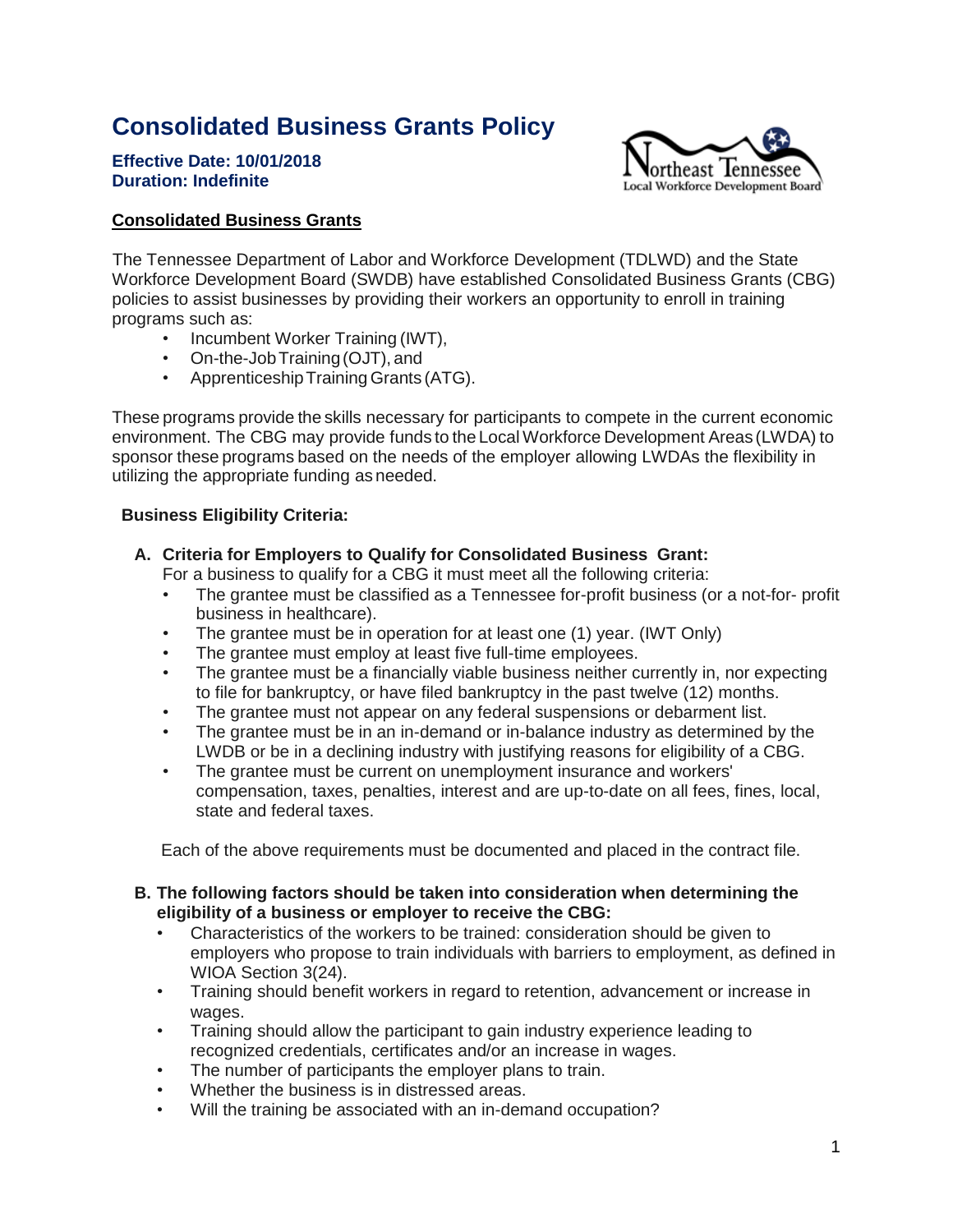- Will the training provide a skills upgrade?
- Will the training create new jobs?
- Will the training prevent layoffs?
- Will the training improve the long-term wage level of the trainees?
- Will the training improve the short-term wages of the trainees?
- Will the training provide a certification?
- Will the training enhance process improvement for the business?

## **Costs That May Qualify for Reimbursement:**

Grant funding may reimburse all or part of the costs associated with training criteria referenced above and based on allowability. The employer must have proper documentation of training eligible employees.

## **Military Selective Service Act Requirement:**

The Business shall ensure that each employee participating in any program or activity receiving any assistance or benefit under this program, is in compliance with section 3 of the Military Selective Service Act (50 U.S.C. App. 453). The Act requires all male U.S. citizens, regardless of where they live, and male immigrants, whether documented or undocumented, residing in the United States, born on or after January 1, 1960 and 18 years old or older, are required to register with the Selective Service System.

## **Reimbursable Training Expenses (IWT/ATG):**

- Instructors/trainers salaries capped at the actual amount or \$5O/hour if company trainers are used (whichever is less)
- Curriculum development not to exceed five percent (5%) of total State obligation (curriculum development is defined as the time necessary for company officials to determine training needs or the actual development of curriculum)
- Textbooks and manuals
- Materials and supplies
- Tuition expense (tuition is defined as instruction provided by an institution regulated by the Tennessee Higher Education Commission)

#### **Non-Reimbursable Costs:**

- Trainee's wages (IWT only)
- Purchases of capital equipment
- Purchase of any item or service that may be used outside of the training project
- Travel expenses of trainers or trainees
- Assessment, testing, or certification fees
- Language training unless specific to terms of employment
- Advertisement or recruitment
- Any costs not approved in the final sub-recipient agreement

#### **Grant Activities and Grantee/Applicant Requirements: Training Services:**

- All training should have specific start and end dates that fall within the grant contract.
- Training can be provided through Tennessee's public or private educational institutions, private training organizations, trainers employed by the business, or a combination thereof.
- Training can be conducted at the business's location, the training provider's facility, or a combination thereof.

#### **Grant Award Requirements:**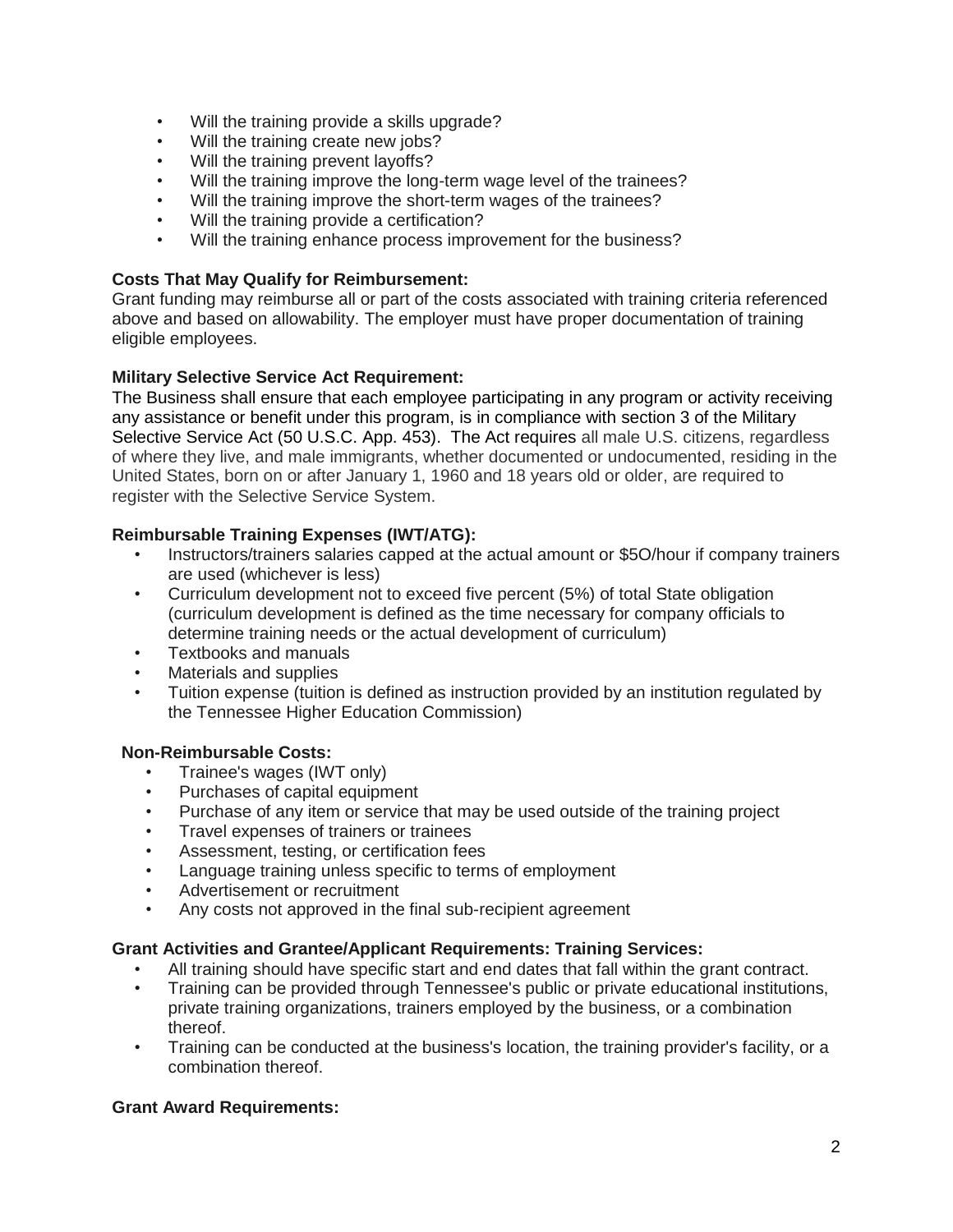- The contract for funding commits the business to complete the training as proposed.
- The business must be compliant with all applicable local, state and federal laws.
- Businesses approved for funds must enter into a contract with their LWDA.
- Approved budget items are reimbursed upon presentation of adequate documentation and evidence that the training expense incurred has been paid.
- Businesses must submit reimbursement requests with required supporting documentation as specified in the contract presented to their LWDA representative.
- Businesses will keep accurate records of the project implementation process and certify that all information provided, to request reimbursements and report training activity, is accurate and true.
- Businesses approved for funds may be required to complete an online monthly status report (reporting requirements will be outlined in the contract).
- Any other provisions as established by the contract.

## **Project Completion:**

All grant projects shall be performance and/or competency-based on specific, measurable outcomes including:

- Successful completion of the training
- Number of employees trained
- Beginning and ending wages of trainees
- Customer satisfaction

Final payment for businesses receiving CBG funds will be withheld until the final report is submitted and all performance criteria specified in the grant have been achieved. Businesses shall provide sufficient documentation (including proof of eligibility to work in the U.S. and all males are in compliance with the Military Selective Service Act) to the LWDA for identification of all employee participants for calculation of performance measures required by WIOA, and for any other outcomes deemed pertinent to the grant administrator. When a CBG award is made it is for the completion of specific training components. If the company does not complete those training components by the end of the contract period then the final reimbursement will be prorated to bring its total reimbursement for the project in line with the actual training components completed.

## **Incumbent Worker Training**

WIOA permits use of WIOA funds for provision of training to Incumbent Workers (IW). Incumbent Worker Training (IWT) may be funded through both State and Local funds. When local IWT funds are used, the Northeast Tennessee Local Workforce Development Board (NETLWDB) has defined an Adult priority for such approved training. IWTs are generally defined as individuals who are employed prior to entry into the WIOA program. These services may be provided through specialized local funds or awarded and contracted from the TDLWD. In TN, IWT is one component of the State's Consolidated Business Grants.

- TDLWD annually allocates a finite sum of money to LWDAs to be used to provide IW training. TDLWD mandates approval processes and the use of specific rating guides for review of Statewide TDLWD proposals.
- Upon receipt of notification that IWT funds are available, NETLWDB conducts a broad based information campaign to notify area employers that the NETLWDB will be accepting proposals. These notices include links to the TDLWD website where the application format is published.
- Local areas are required to utilize, at a minimum, the aforementioned review criteria provided by TDLWD, to evaluate the effectiveness of employer applications.
- Employer applications for local formula funded IWT will follow all defined competitive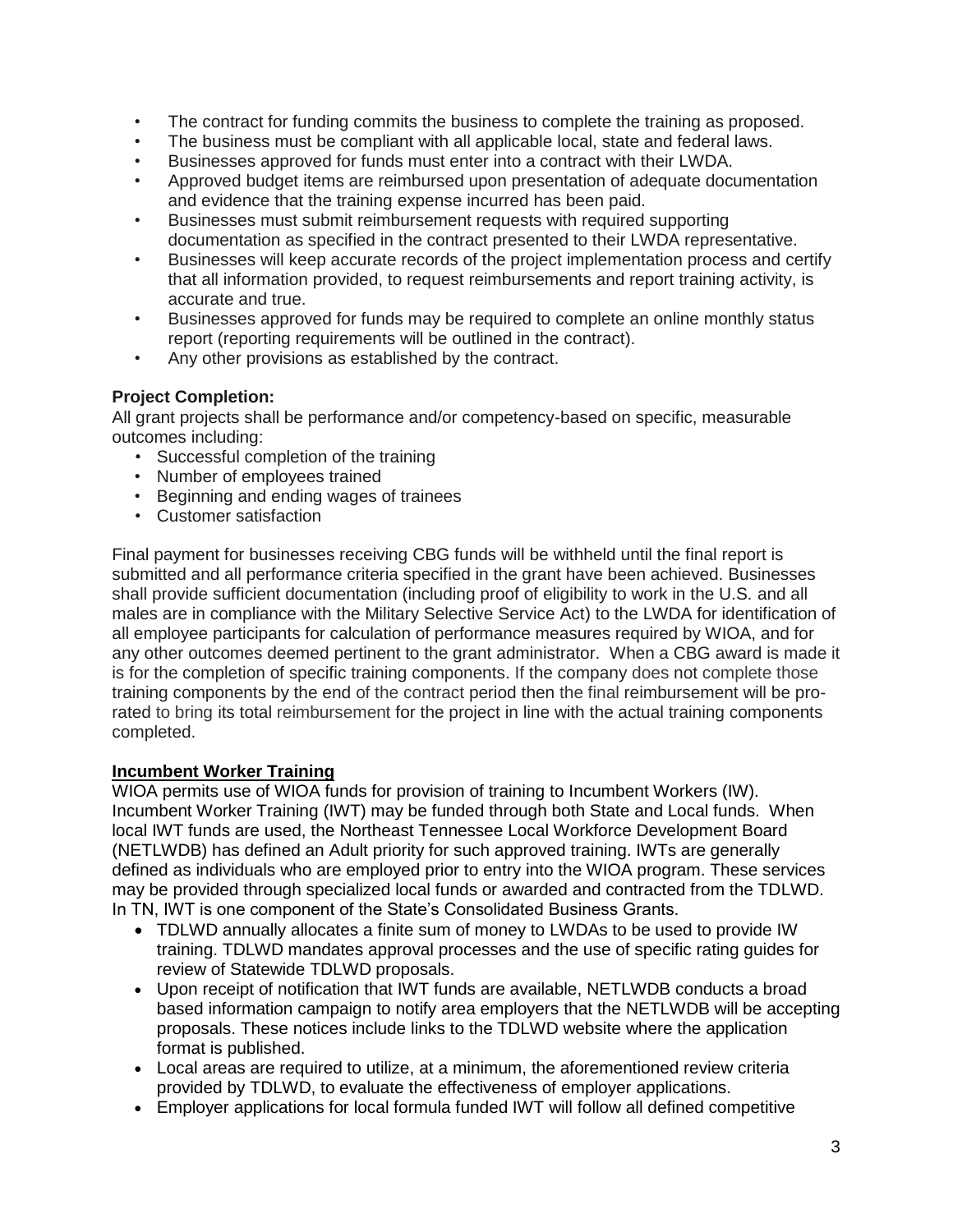procurement processes.

CBG funds will be awarded to businesses based on their needs as defined by local policy and guidance. For grants up to \$25,000, no additional approval by the TDLWD is required. Requests exceeding \$25,000 will require review from the TDLWD to ensure the utilization of funds is appropriate and in accordance with regional and local plans.

**Provisions:** Direction for the utilization of grant funds is provided by TDLWD. If a consortium of businesses within a sector requests funds then there will be a cap of \$75,000. A consortium must consist of at least three (3) employers. The IWT expenditures (less the 5% admin costs) will be included when factoring the Minimum Participant Cost Rate (MPCR). A pre-application must be completed for all IWT requests using the Jobs4TN online Grants for Training Pre-Application. If grant funding is less than \$25,000, a copy of the signed contract and cover sheet must be provided to designated TDLWD staff for tracking. If grant funding is greater than \$25,000, TDLWD requires a copy of the documentation used by the local area to determine eligibility for approval prior to the signage of the contract agreement. (Note: Once the contract is signed, a copy must be sent to TDLWD to include a cover sheet.) IWT grantees may be required to submit a monthly status report by the fifth of the month following the signing of the contract.

# **On-the-Job Training and Apprenticeship Training Grant – Individual Participant Eligibility**

All individuals taking part in an On-the-Job Training (OJT) Grant or Apprenticeship Training Grant (ATG) must meet the eligibility criteria of an Adult, Dislocated Worker or Youth, as defined by WIOA, and be fully registered in Jobs4TN. Individuals taking part in Incumbent Worker Training (IWT) do not have to meet eligibility as described above. However, they must be entered in VOS with all the information necessary to record them as an IWT recipient.

**On-the-Job Training** – OJT means training by an employer in the private, private non-profit or public sector given to a WIOA registered participant who, after comprehensive assessment, will be employed in productive work.

- 1. The job must provide knowledge or skills essential to the full and adequate performance of the job.
- 2. The OJT Contract provides reimbursement to the employer of up to 75% of the wage rate of the customer, for the extraordinary costs of providing the training and additional supervision related to the training.
- 3. The OJT Contract will be limited in duration as appropriate to the occupation for which the customer is being trained, taking into account the content of the training, the prior work experience of the customer, basic skills to attain competency, workplace ethics and life management skills and the service strategy of the customer, as appropriate.
- 4. OJT contracts must be limited to the period of time required for a participant to become proficient in the occupation.
- 5. Employers may be reimbursed up to 50 percent of the wage rate of an OJT participant (not to exceed the Federal hourly wage rate maximum). This reimbursement rate may be increased for OJT [contracts](https://www.law.cornell.edu/definitions/index.php?width=840&height=800&iframe=true&def_id=77b4eb8b15df766568784291d74c9882&term_occur=2&term_src=Title%3A20%3AChapter%3AV%3APart%3A680%3ASubpart%3AF%3A680.730) described in § 680.320(a)(1) up to 75 percent, when taking into account the following factors:
	- The characteristics of the [participants](https://www.law.cornell.edu/definitions/index.php?width=840&height=800&iframe=true&def_id=e5c194c12e0425fc7d053bfdb3aeef52&term_occur=1&term_src=Title%3A20%3AChapter%3AV%3APart%3A680%3ASubpart%3AF%3A680.730) taking into consideration whether they are "individuals with barriers to employment," as defined in [WIOA](https://www.law.cornell.edu/definitions/index.php?width=840&height=800&iframe=true&def_id=c65248b637fecb3bc87b5095b19b494d&term_occur=1&term_src=Title%3A20%3AChapter%3AV%3APart%3A680%3ASubpart%3AF%3A680.730) sec. 3(24);
	- The size of the [employer,](https://www.law.cornell.edu/definitions/index.php?width=840&height=800&iframe=true&def_id=f5fa1bd336151038ef33802286d066eb&term_occur=1&term_src=Title%3A20%3AChapter%3AV%3APart%3A680%3ASubpart%3AF%3A680.730) with an emphasis on small businesses;
	- The quality of [employer-](https://www.law.cornell.edu/definitions/index.php?width=840&height=800&iframe=true&def_id=f5fa1bd336151038ef33802286d066eb&term_occur=2&term_src=Title%3A20%3AChapter%3AV%3APart%3A680%3ASubpart%3AF%3A680.730)provided training and advancement opportunities, for example if the OJT [contract](https://www.law.cornell.edu/definitions/index.php?width=840&height=800&iframe=true&def_id=77b4eb8b15df766568784291d74c9882&term_occur=3&term_src=Title%3A20%3AChapter%3AV%3APart%3A680%3ASubpart%3AF%3A680.730) is for an in-demand occupation and will lead to an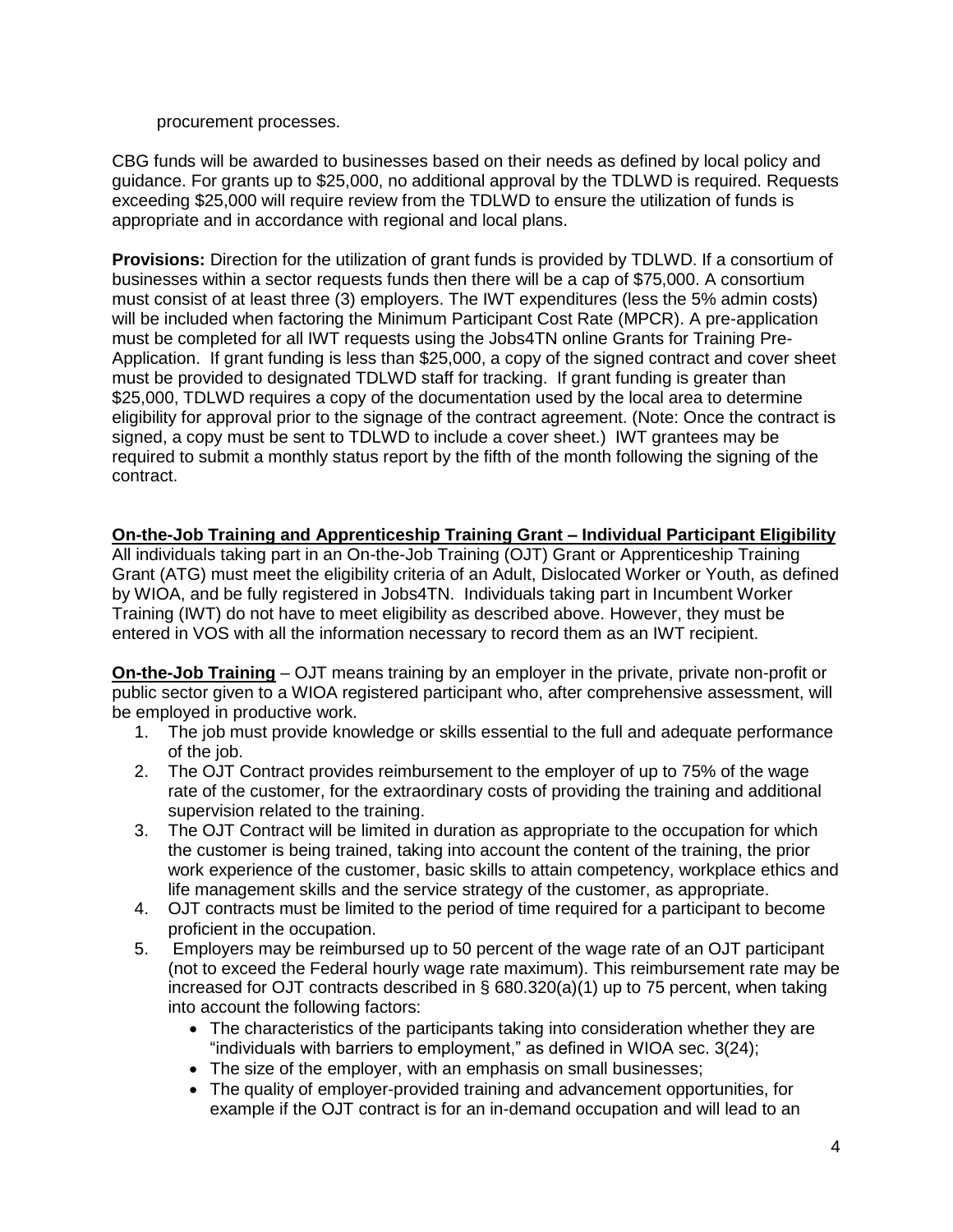industry-recognized credential; and

- Other factors [which the NETLWDB](https://www.law.cornell.edu/definitions/index.php?width=840&height=800&iframe=true&def_id=6f668ef49abc1e8a3f0f1f93f7a15a8a&term_occur=2&term_src=Title%3A20%3AChapter%3AV%3APart%3A680%3ASubpart%3AF%3A680.730) may determine to be appropriate. These factors may include the number of employees participating, wage and benefit levels of the employees (both at present and after completion), and relation of the training to the competitiveness of the [participant.](https://www.law.cornell.edu/definitions/index.php?width=840&height=800&iframe=true&def_id=e5c194c12e0425fc7d053bfdb3aeef52&term_occur=2&term_src=Title%3A20%3AChapter%3AV%3APart%3A680%3ASubpart%3AF%3A680.730)
- [Local WDBs](https://www.law.cornell.edu/definitions/index.php?width=840&height=800&iframe=true&def_id=6f668ef49abc1e8a3f0f1f93f7a15a8a&term_occur=3&term_src=Title%3A20%3AChapter%3AV%3APart%3A680%3ASubpart%3AF%3A680.730) must document the factors used when deciding to increase the wage reimbursement levels above 50 percent up to 75 percent.

OJTs may be provided to eligible and appropriate Adults, Dislocated Workers and Youth aged 18 and above. OJTs may be provided under contract with an employer in the private sector, private non-profit sector or public sector and developed based upon assessed employer need. Individuals may be identified as a candidate for OJT contracts by NETLWDA staff, by subrecipient and partner staff or by employers, as appropriate. WIOA funds may be used to reimburse up to 50% of wages paid by employer for extraordinary costs of training. Employers are not required to document such extraordinary cost. Incremental training/performance benchmarks will be outlined in each contract. Reimbursement will be provided upon submission of all required documentation. Contracts may not be executed with an employer who has exhibited a "pattern of failing" to provide participants with continued long-term employment with wages, benefits and working conditions that are equal to those provided regular employees who have worked a similar length of time and are doing similar work. No funds shall be used to provide OJT opportunities for any business which has relocated to an area until 120 days from the date the company opened, with staff working at the Tennessee and LWDA location, if such relocation has resulted in the loss of employment at the company's original location. An employer must provide documentation of a valid workers' compensation policy. The employer must provide documentation that no employees are on layoff status in the training job classification and training must be full time and result in full time employment. Where possible, training should result in job advancement, increased earnings and additional skills and opportunity should exist for job advancement.

For an employed worker, the individual must be earning less than or equal to the self-sufficiency wage as determined by the NETLWDB at the time of training. The training outlined for an employed worker must indicate that the occupational skills to be acquired are an upgrade of existing skills and that a specified earnings increase will occur upon successful completion. OJT contracts will be primarily executed for unemployed individuals prior to enrollment. An OJT program may be executed for an employed worker when the employee is not earning a selfsufficient wage, other requirements are met as outlined in this policy statement, and the training relates to the introduction of new technologies; introduction to new production or service procedures; the upgrading to new jobs that require additional skills; workplace literacy, or other appropriate purpose identified by the NETLWDB.

Funding for OJT programs will be limited to the period of time required for a participant to become proficient in the job for which the training is designed. In determining the appropriate length of the contract, consideration should be given to the skill requirements of the job, the academic and occupational skill level of the participant, prior work experience and the participant's Individual Employment Plan/Individual Service Strategy. Contracts will be executed only for occupations classified at a Level 3 or above, as outlined in the Specific Vocational Preparation (SVP) rating system. OJT contracts will be time limited and may not exceed twelve months. OJT contracts may be written for jobs which pay at least \$9.50 per hour. Preference may be given to those positions that enable the NETLWDA to achieve mandated performance criteria. Payments made to an employer may not exceed \$12,000 total reimbursement per individual being trained. Payment will be made to the employer upon the participant's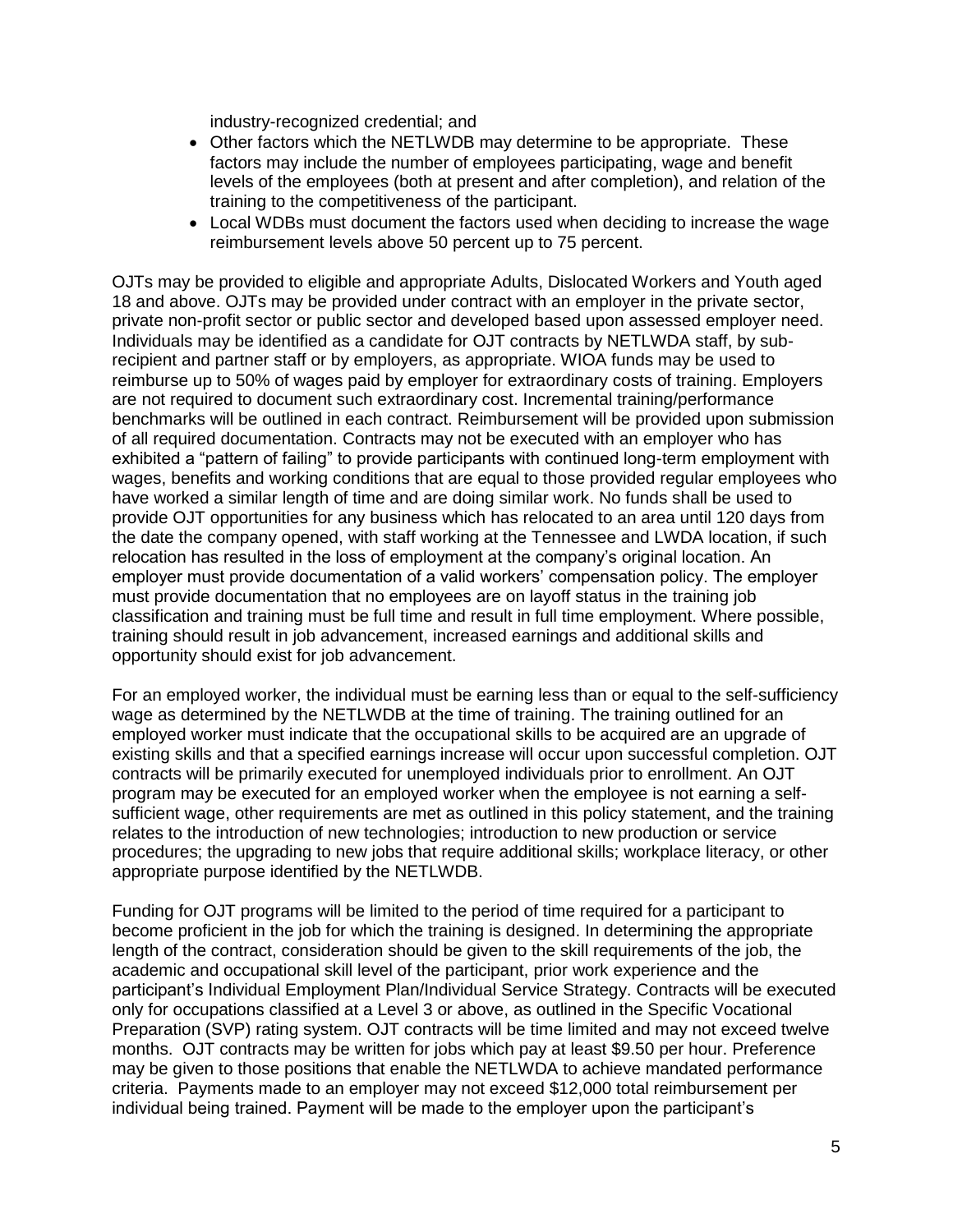documented successful completion of training.

If an employer fails to provide a participant with long-term employment, wages, benefits and/or working conditions equal to those provided to regular employees, the employer has failed the OJT contract and will not be eligible for future contracts. Such employers may be provided another opportunity to participate in training if they make a request for reconsideration and if the circumstances attributed to the failure have changed. However, an employer who exhibits or has exhibited a pattern of failure will not be eligible to participate in future OJT contracts. To determine a pattern of failure, the following will be taken into consideration: the number of individuals who participated in training programs; number of participants who completed training and continued employment with the employer; length of time participants were employed after training; average length of employment for other "new hires" in similar occupations; average hourly wage of participants after training; and average hourly wage of other individuals (similarly employed) following a length of time equal to the training received by the participants.

NETLWDB staff will review the status of WIOA participants compared to regular employees to determine the employer's success or failure with WIOA training contracts, including previous WIOA OJT contracts. Should these findings indicate a pattern of failure, the employer will be asked to provide a narrative explanation that may justify a lower retention rate for participants as compared to regular employees. For example, participants may have quit voluntarily or may have been terminated for cause or unforeseeable changes in business conditions. Consideration will be given to employers who demonstrate less than 20% turnover. OJT will follow a procedure with integrity and policies which institutionalize ethical practices. The following outlines the process that will be utilized for review and action of these requests.

- Employers must provide job descriptions that include required skill levels, competencies to be attained, pre-requisites for entering training, etc.; number of individuals to be trained; length of training period; wages to be paid during training; retention assurances; amount of funds requested; and curriculum outline and time frame for recruitment, selection, hiring, training and follow-up.
- If an employer has had previous OJT contracts, data on completion rates, retention rates and wage levels of individuals who participated in an OJT contract must be provided. The Pre-award certification must be provided.
- OJT requests should be submitted in writing at least 10 working days prior to required training start date. Upon receipt of written request, administrative entity staff will review employer training information and request any additional data needed for the decision process. NETLWDB staff will ensure that OJT requests meet basic contract requirements. Requests not meeting requirements will not be forwarded for review.
- A full report will be made of approvals, denials, or requests for additional information at the next regularly scheduled meeting of the NETLWDB. Companies requesting OJT assistance will not be required to provide proprietary information. NETLWDB members have executed a Conflict of Interest Statement in which they have agreed to publicly acknowledge any connections to employers requesting funds.
- OJT programs must be developed in accordance with the needs of an employer, or group of employers, and must specify skill levels, employment competencies, retention outcomes and wage rates which promote achievement of WIOA performance measures. Employers participating in OJT programs must commit to employ/continue to employ those who successfully complete the training program which may include skill upgrade, instruction for workers to promote use of new technologies or new production methods, and/or workplace literacy. Each OJT contract must include a Training Plan which identifies skills/competencies to be acquired, length of training time, measurable